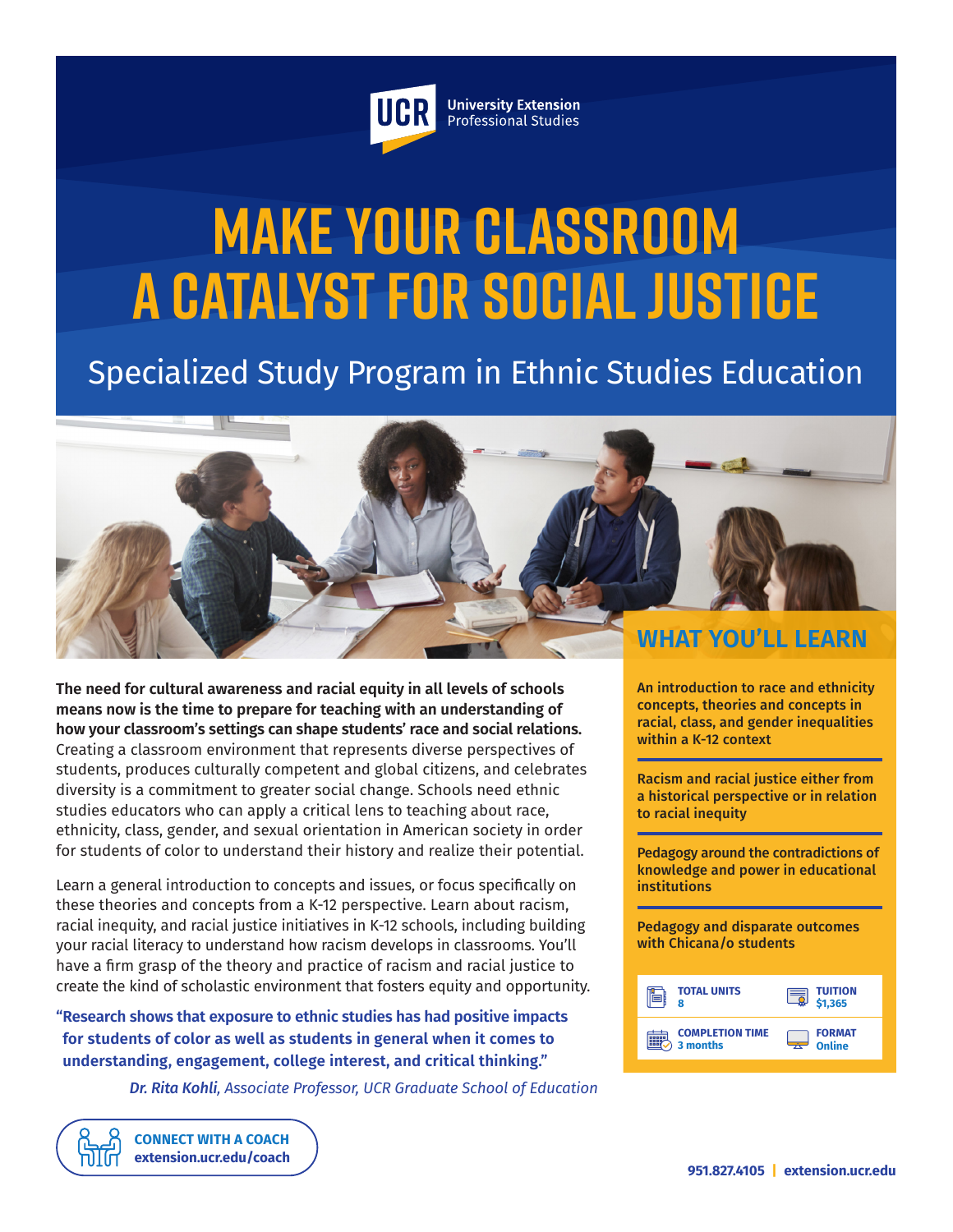**3 months**

讓

**TOTAL UNITS 8**

ľ۸

**TUITION \$1,365**

**FORMAT Online**

# **Specialized Study Program in Ethnic Studies Education**

# **BENEFITS OF EARNING A CERTIFICATE**

There are several reasons why you might be considering continuing your professional development. An upgraded education section on your resume can open the door to a new teaching assignment, or lead to a promotion and a higher salary. Professional development is an excellent way to stay current in rapidly changing topics in the field of education.

There is enormous value in terms of time, financial investment, and personal flexibility while gaining practical training from working professionals in your industry that extends beyond theory and into the real world. Choosing the path that provides you with the right foundation for building community within your classroom is key to becoming that champion for equity and social change.



#### **KEY BENEFITS INCLUDE:**

- UC quality curriculum
- Professional endorsements
- Schedule flexibility
- Variety of topics and best instructional practices
- Instruction from expert Ethnic Studies educators
- Aligned with the UCR Graduate School of Education Ethnic Studies Pathway

### **PAY AS YOU GO**



**Pay per individual course** as you register.

AVERAGE COURSE TUITION **\$595-645** PER (4 UNIT) COURSE

*\*Learn more about tuition assistance.*

## **CAREER INFORMATION**



#### **IN-DEMAND FIELD**

Jobs are projected to grow at a rate of 12% over the next 5 years, with new curriculum and legislation on the horizon.



**STRONG EARNING POTENTIAL** Median Salary **\$81,586**



#### **VARIETY OF JOBS TO CHOOSE FROM**

- K-12 Teacher
- High School Ethnic Studies Teacher
- Community College Educator
- Education Administrator
- Civic and Community Organization Teaching and Leadership Positions



#### **SKILLS FOR SUCCESS**

- Oral Expression and Comprehension
- Active Listening
- Problem Sensitivity
- Cultivate Empathy
- Intercultural Competence
- Self Awareness



#### WHAT YOU WILL DO ON THE JOB

• Incorporate and apply ethnic studies theories, concepts and pedagogies in your K-12 environment including: Racism and racial justice, racial, class and gender inequalities, contradictions of knowledge and power in educational institutions, disparate outcomes with Chicana/o students